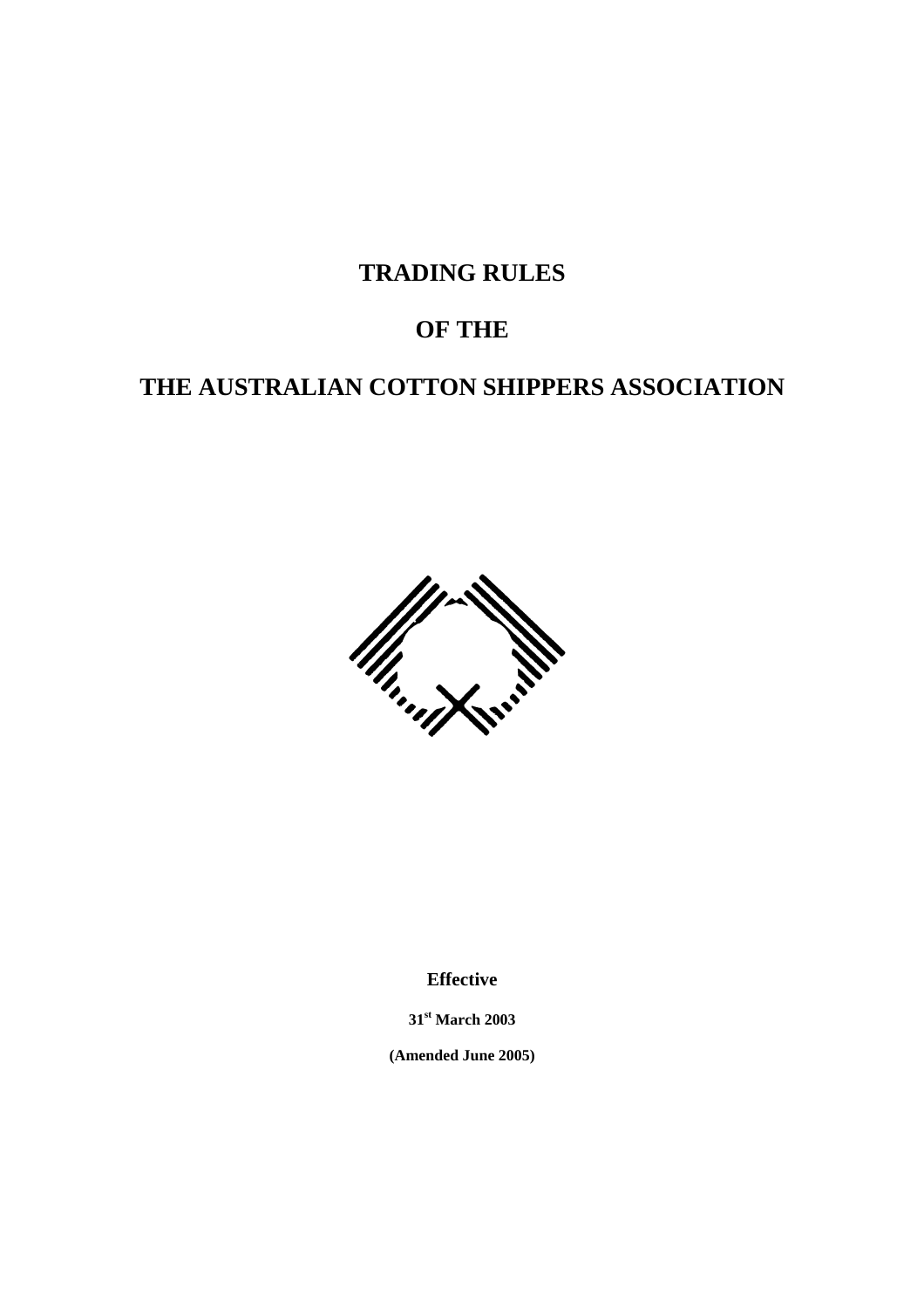# **SECTION 1 PRELIMINARY**

## **RULE 1 INCORPORATION OF RULES INTO CONTRACTS**

Members of Australian Cotton Shippers Association ("**the Association**") agree to include in their contracts relating to the purchasing of cotton from or the selling of cotton to parties who are not Members a provision incorporating into such contracts:

- (a) the Obligatory Contract Rules in Section 2 and,
- (b) except to the extent that such rules are inconsistent with any other provision of such contracts the Optional Contract Rules in Section 3.

## **SECTION 2 OBLIGATORY CONTRACT RULES**

#### **RULE 2 CONTRACTS NOT ASSIGNABLE**

Neither party to the contract may assign his interest therein without the written consent of the other party.

## **RULE 3 MULTIPLE CONTRACTS FOR SEASON'S COTTON**

## 3.1 NO PREVIOUS CONTRACT UNLESS DISCLOSED

The seller warrants that unless he has set out in the contract the details of the number of bales of cotton already sold for the same season as is specified in the contract the cotton sold is the first cotton sold by him grown in the season referred to in the contract.

### 3.2 ALLOCATION OF COTTON TO DIFFERENT CONTRACTS

The seller shall if he has already entered into another contract or contracts for the sale of bales of cotton as referred to in Rule 3.1 allocate cotton grown by him to those contracts and this contract such allocation to be made at the time of the building of modules with the first cotton picked to be allocated to fill the earliest dated contract and so on thereafter, unless contracts for a specified bale sequence has been agreed which shall take precedence.

A rolled over contract (being a contract rolled over from one season to the following season) is deemed to be a contract for the season into which it is rolled and will be dealt with under this clause as if it were entered into on the date of the rollover.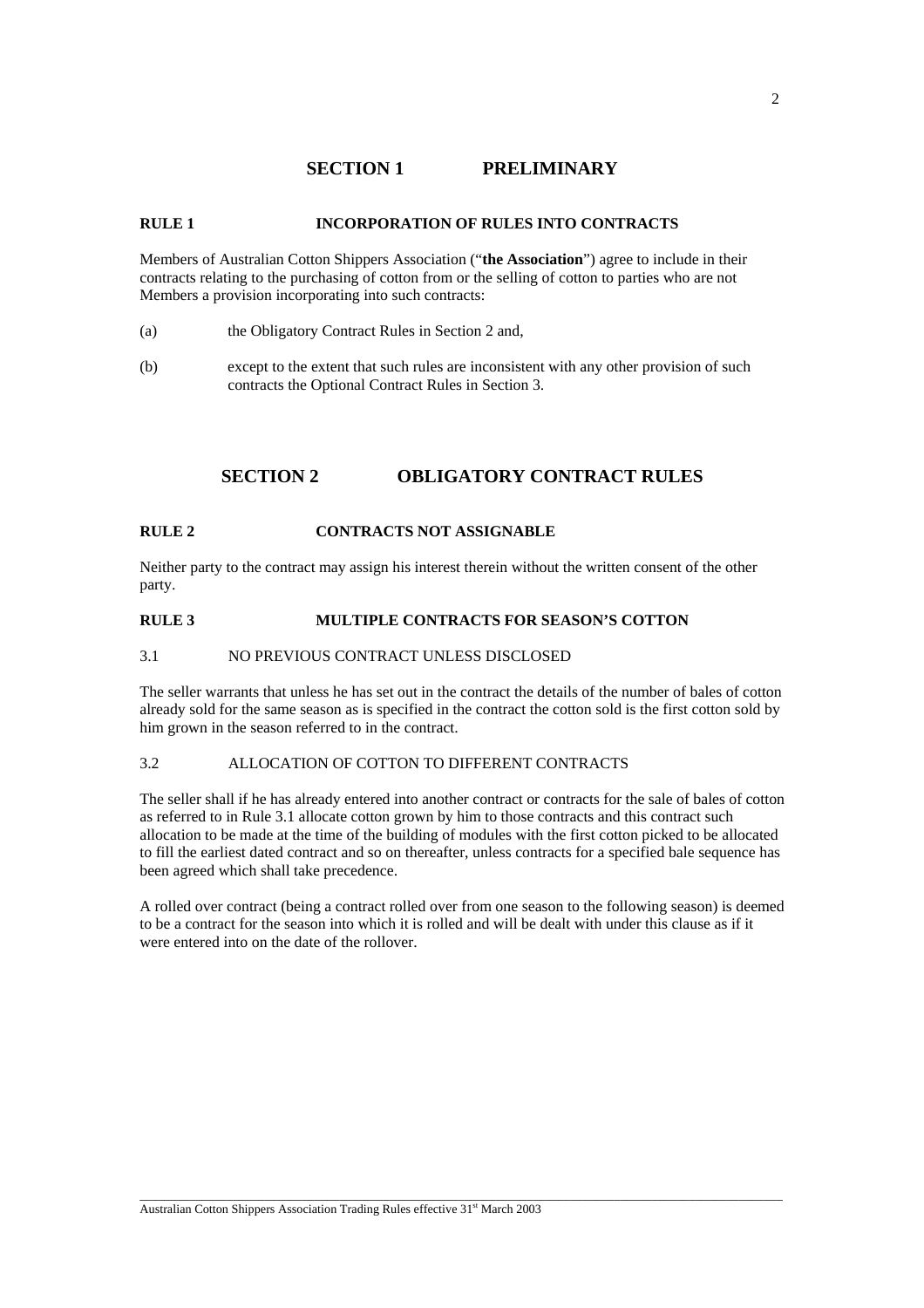# **SECTION 3 OPTIONAL CONTRACT RULES**

#### **RULE 4 NOTIFICATION & ACCESS TO COTTON**

#### 4.1 GIN YARD COTTON

If cotton is sold Ex Gin or FOB Gin Yard:

- (a) The seller shall notify the buyer, or cause the buyer to be notified by the ginner, in writing when the cotton is ready to be collected from the gin yard such notification to be given within one (1) Business Day after the day of ginning of that cotton.
- (b) Such notification shall be deemed to have been given to the buyer at the time of receipt by the buyer of documentation containing the information specified in Rule 10.1.
- (c) If the buyer pays ginning charges relating to the cotton the seller shall procure the ginner to forward a ginning invoice to the buyer within one (1) Business Day after the ginning of that cotton.
- (d) The seller warrants that the buyer has a seven day period after such notification to remove cotton from the gin pad such period to be free of storage and/or demurrage charges.
- (e) The seller will procure that the buyer or an independent controller appointed by the buyer has access to the cotton in the gin yard at any time during normal business hours between completion of ginning and collection of cotton to test for internal moisture content and/or weight.
- (f) "Business Day" means any day other than Saturday Sunday or a public holiday.
- 4.2 WAREHOUSE COTTON

If the cotton is sold ex Warehouse:

- (a) The seller shall notify the buyer in writing when the cotton is ready to be collected from the warehouse.
- (b) Prior to collection the seller shall provide to the buyer the information specified in Rule 10.1.
- (c) The seller warrants that the buyer has a seven day period after such notification to remove cotton from the warehouse such period to be free of storage and/or demurrage charges.
- (d) The seller will procure that the buyer or an independent controller appointed by the buyer has access to the cotton in the warehouse at any time during normal business hours between time of sale and collection of cotton to test for internal moisture content and/or weight.

## **RULE 5 DEMURRAGE**

Any demurrage caused by the delay of the seller or buyer shall be to the account of the seller or buyer respectively.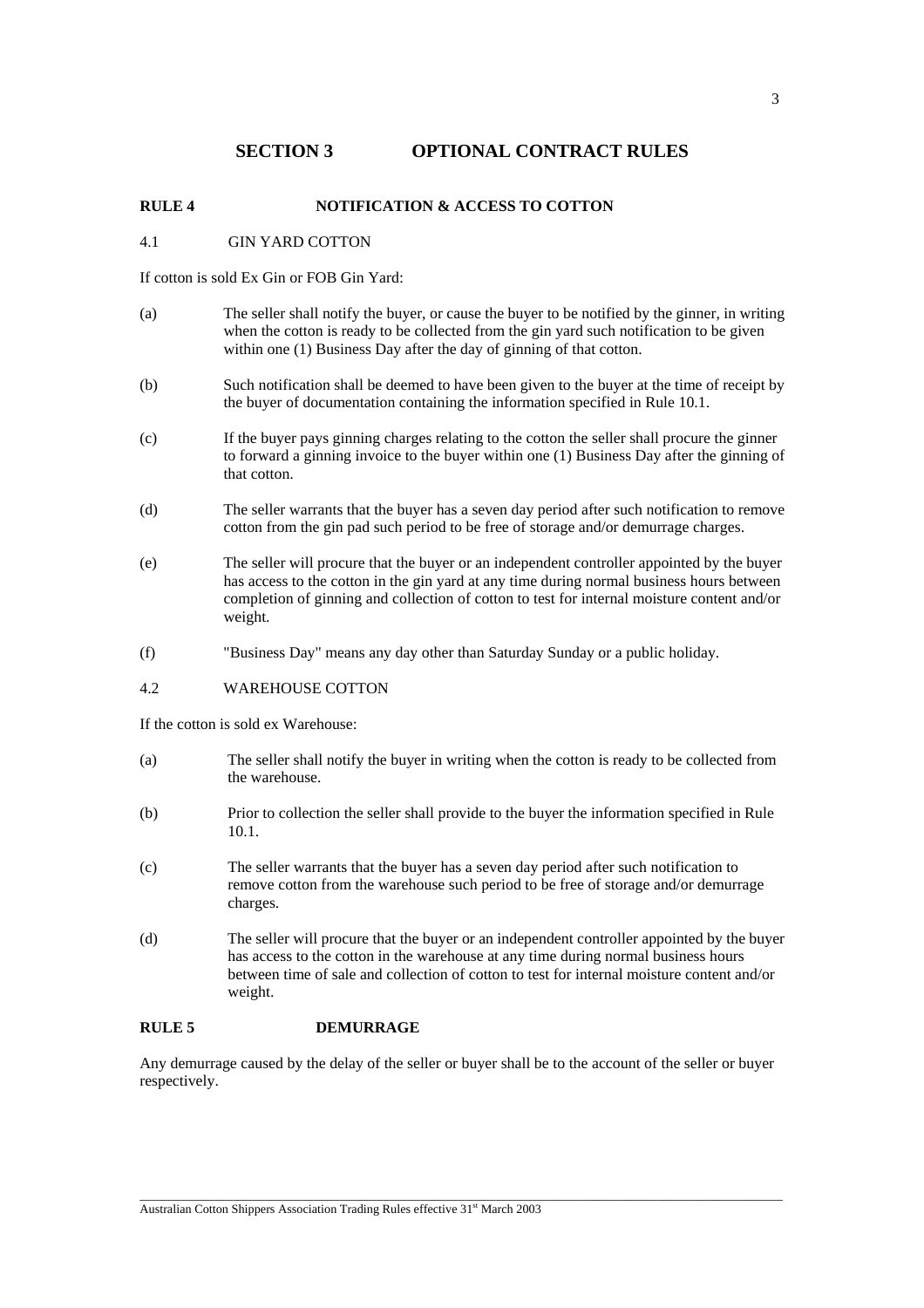#### **RULE 6 SPECIFICATIONS FOR COTTON**

#### 6.1 COMPLIANCE

All cotton sold under the contract must conform to the following specifications in default of which it may be rejected by the buyer.

#### 6.2 GRADES

The cotton must be of a colour or have leaf grades, micronaire, staple, strength or other properties of cotton contemplated as acceptable by the Premiums and Discounts Table forming part of the contract, lowest side of the bale to govern.

#### 6.3 AREA AND VARIETY OF GROWTH

- (a) The cotton must be sourced from the property (and individual fields if so described) specified in the contract and the seller shall if requested by the buyer provide to the buyer adequate proof that the cotton was so sourced.
- (b) The cotton must be of the year of growth specified in the contract.
- (c) The cotton must be ginned at the gin specified in the contract.
- 6.4 INTERNAL MOISTURE
- (a) Internal moisture must not exceed 7.5%.
- (b) Any dispute as to level of internal moisture shall be governed by Liverpool Cotton Association Rules 233 to 236 inclusive.
- 6.5 CONDITION
- (a) The cotton must not be wet or country damaged at time of delivery.
- (b) If the buyer takes delivery of wet or country damaged cotton he may claim against the seller for damages in respect of such affectation. If the buyer accepts delivery into his warehouse he must within 10 days after such delivery serve on the seller a notice of intended claim specifying the damage. If the buyer delivers cotton direct to a purchaser without accepting same into his warehouse he must within 10 days after receiving notice of such affectation serve such notice of intended claim on the seller. Within 90 days after service of such notice of intended claim the buyer must serve on the seller a formal claim specifying the amount claimed in respect of the damage.

## 6.6 UNACCEPTABLE COTTON

Cotton shall not be re-ginned, re-baled, plated, fraudulently packed, badly gin cut, scorched, smoky, damaged, water packed, seedy, sandy, dusty, greasy, contaminated with foreign matter or oily and shall not contain gin motes or have perished staple or otherwise not be in a fit and proper condition for immediate shipment to a buyer and the seller shall indemnify the buyer against all losses penalties and costs suffered or incurred by the buyer as a result of cotton being affected as aforesaid.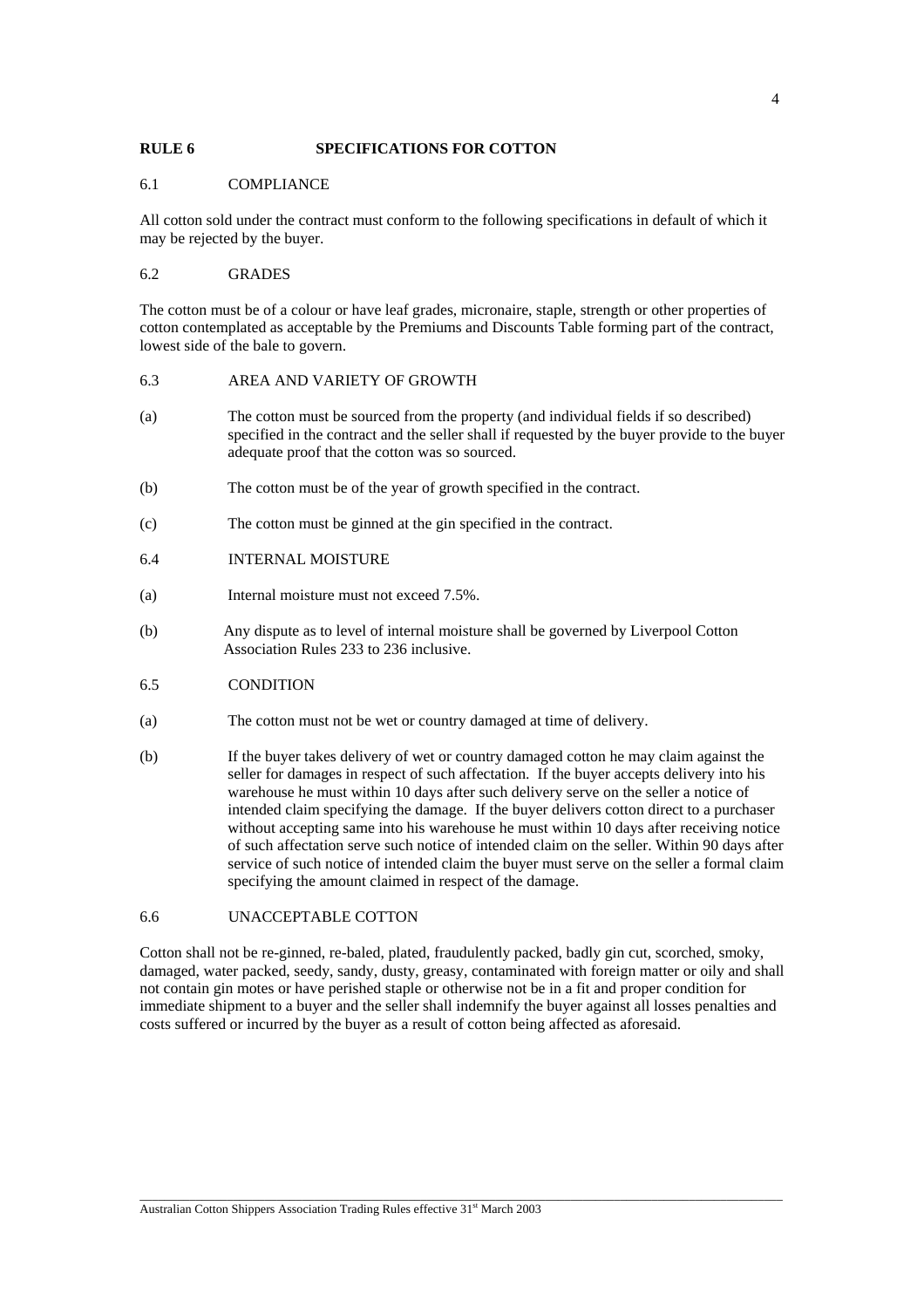## **RULE 7 PACKAGING AND TARE**

#### 7.1 PACKAGING

Cotton shall be wrapped in bagging and tied with ties approved by the Association and the Australian Cotton Ginners Association.

#### 7.2 TARE

The weight of each bale measured immediately after the pressing of the bale must be the net weight of lint – ie. after allowing for the weight of wrapping and bands ("**the Gin Weight**").

#### **RULE 8 WEIGHTS**

## 8.1 STANDARD BALE WEIGHT

If the contract is for forward delivery of cotton the parties agree that it is based on a net weight of 227 kilograms per bale with zero contract weight tolerance.

#### 8.2 VARIATION IN BALE WEIGHT

A bale of cotton of net weight less than 185 kilograms or more than 245 kilograms may be rejected at the option of the buyer.

#### 8.3 GIN YARD WEIGHT

Weight of cotton purchased FOB Gin Yard shall be the Gin Weight.

#### 8.4 WAREHOUSE WEIGHT

Weight of cotton purchased for delivery at warehouse or gin yard (other than cotton purchased immediately following ginning at that gin) shall be the weight as measured at a weighbridge allowing for tare.

## 8.5 REWEIGHING

- (a) The buyer may have the cotton reweighed on arrival at the buyer's warehouse by an independent controller and both parties may appoint a representative to witness such reweighing.
- (b) If the Gin Weight and the weight determined by the independent controller are different then the latter shall be used for the purposes of the contract.

## 8.6 EXPENSE OF REWEIGHS

- (a) The cost of the reweigh shall be borne by the party requesting it.
- (b) If a claim is successful based on the result of the reweigh the claimant, if he paid for the reweigh, shall be reimbursed therefor by the other party.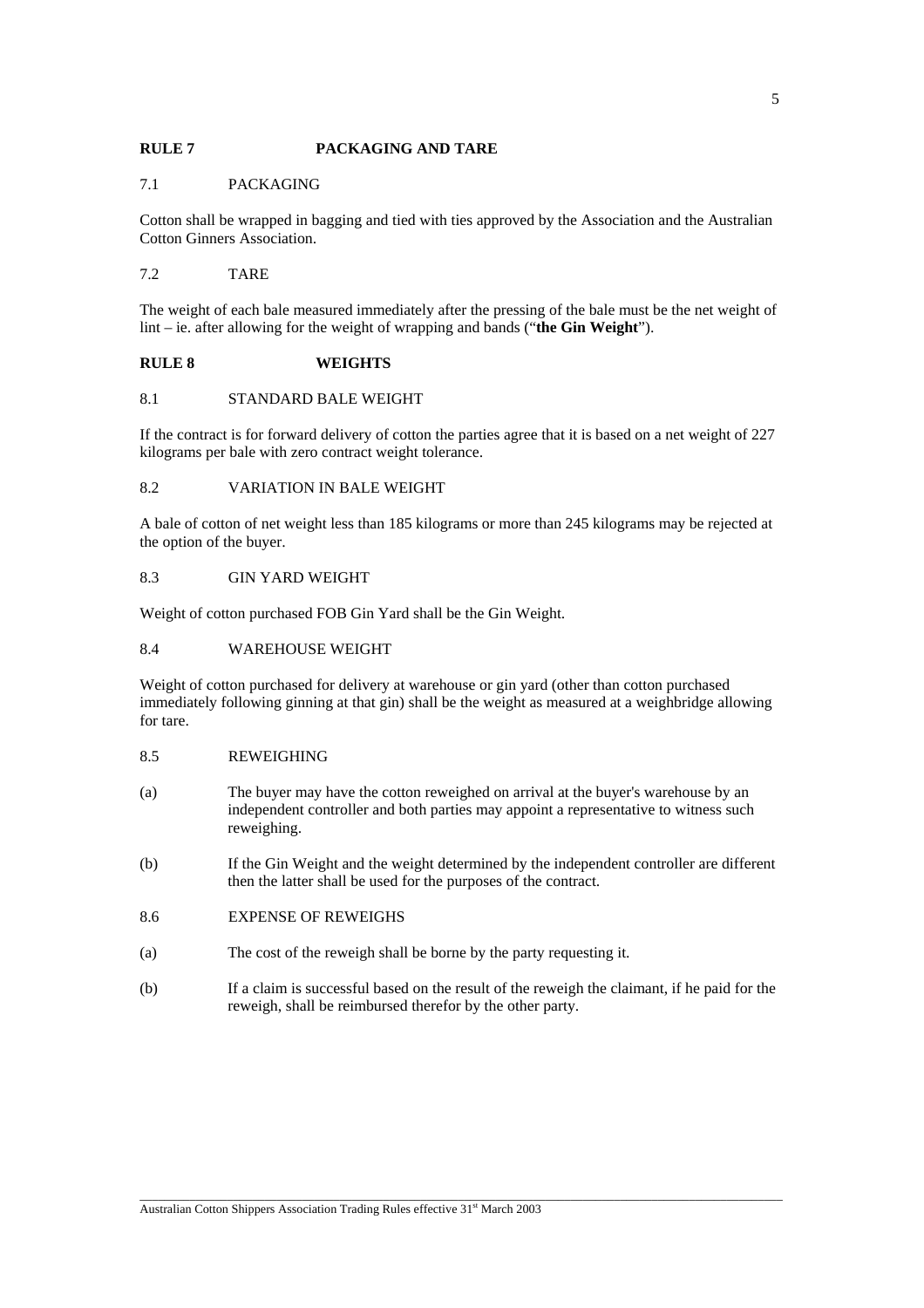## **RULE 9 DELIVERY & SHIPMENT**

#### 9.1 PROMPT DELIVERY

If no date for delivery or shipment is specified in the contract prompt delivery or shipment shall be deemed to apply and "prompt" means within 14 days after date of the contract Sundays and Holidays excluded.

#### 9.2 IMMEDIATE DELIVERY

The terms "immediate delivery" or "immediate shipment" mean delivery or shipment within 3 days after the date of contract Sundays and Holidays excepted.

## 9.3 DELIVERY AT ONE LOCATION

All cotton covered by the contract shall be delivered at the one location.

#### 9.4 LANDED

The term "landed" means delivery free of freight and other expenses (but not including demurrage as a result of the buyer delaying or refusing delivery of cotton without reasonable cause) at the destination designated in the contract.

## **RULE 10 FOB GIN YARD TERMS**

## 10.1 INFORMATION REQUIRED

If cotton is sold FOB Gin Yard terms the seller shall promptly after such information becomes available notify or cause to be notified the buyer in writing of such ginning details as are necessary to enable the buyer to complete his contractual obligations including: .

- Bale numbers
- Bale weights
- Variety of cotton and whether or not it is genetically modified organism cotton
- Module number
- Farm and field identification
- Date of ginning

#### 10.2 NON PROVISION OF INFORMATION

If the seller fails to provide or cause to be provided the above particulars to the buyer, the buyer shall not be responsible for consequent delays in the execution of the contract and must be reimbursed by the seller for any charges incurred by the buyer for demurrage which arises as a result of the seller's failure as aforesaid.

## **RULE 11 SAMPLES**

11.1 SAMPLES

- (a) For cotton sold FOB Gin Yard terms or ex Warehouse terms, the seller shall at his cost provide to the buyer, or procure the provision to the buyer of, individual bale samples. If additional samples are required by the buyer, he shall pay for them.
- (b) If there is a dispute as to the classing of the cotton the sample submitted by the seller to the buyer shall be the sample used in resolution of the dispute.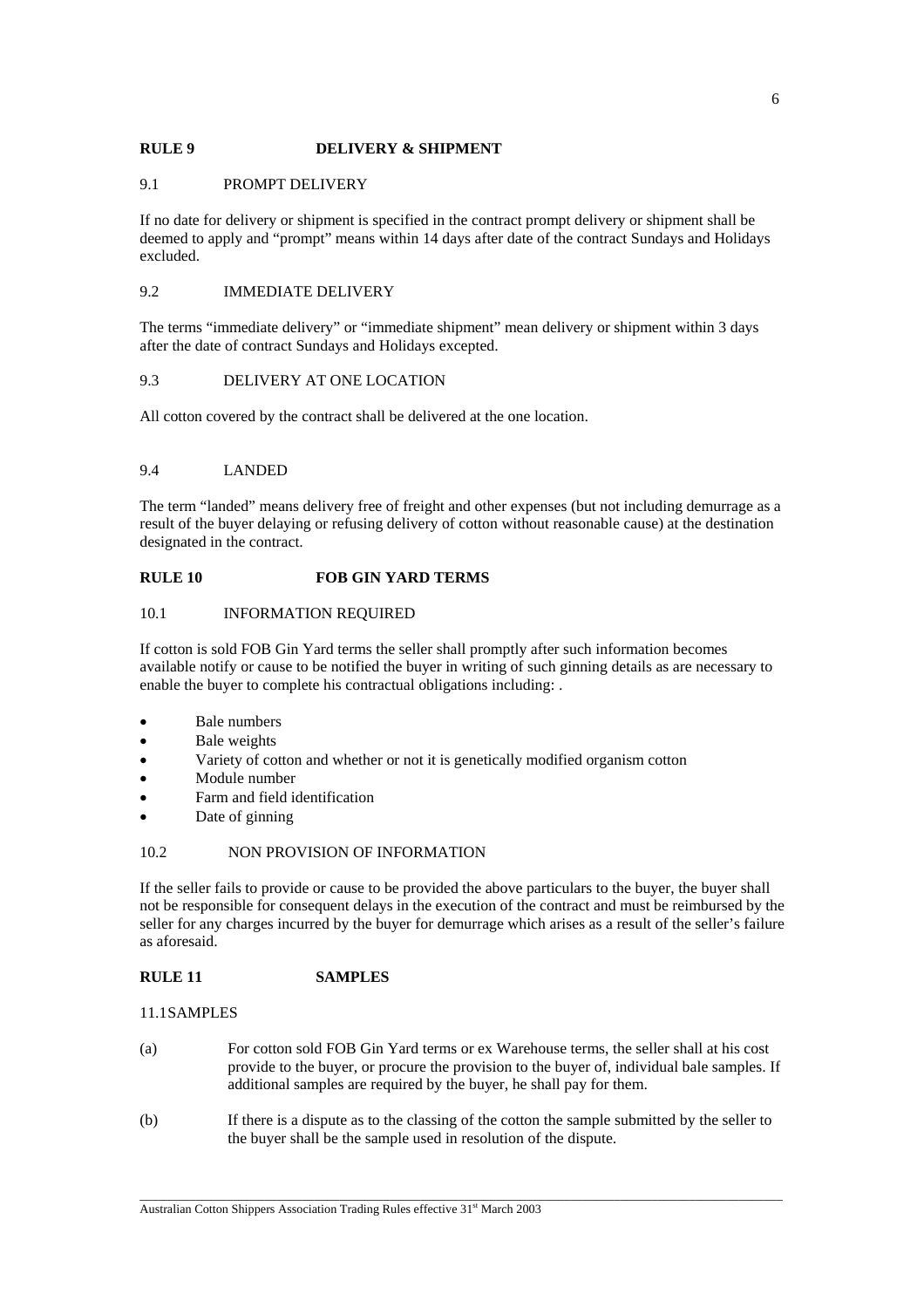## **RULE 12 TITLE TO COTTON & PAYMENT**

## 12.1 TITLE

Title to cotton sold under FOB Gin Yard terms shall pass once cotton has been placed on the truck of the buyer or his representative and in all other cases shall pass at the time of delivery.

## 12.2 PAYMENT TERMS

Payment will be made at the time and in the manner specified in the contract.

## 12.3 LATE PAYMENT

If the buyer does not pay in accordance with the said payment terms the buyer shall pay to the seller interest on the overdue amount at the rate of 5% over the prevailing published BBSW 90-day bank bill rate from the due date for payment until payment is made.

#### **RULE 13 DISPUTES**

#### 13.1 ARBITRATION

Arbitration of disputes (other than classing disputes as to which see Rules 13.2-13.4) shall be governed by the contract.

#### 13.2 CLASSING DISPUTES

- (a) If the buyer is responsible for classing the cotton and the seller wants to challenge the results he must serve written notification of the dispute on the buyer within 7 days after despatch by the buyer to the seller of the classing results.
- (b) If the seller is responsible for classing the cotton and the buyer wants to challenge the results he must serve written notification of the dispute on the seller within 7 days after the cotton samples have been delivered to the buyer.

## 13.3 RESOLUTION PROCESS

If there is a dispute between the buyer and the seller in respect of the classing results the parties shall:

- First, endeavour to resolve the dispute amicably between them.
- Secondly, if not resolved the parties shall submit samples of the cotton to the Australian Cotton Classers Association Review Committee in accordance with that Association's review procedure.
- Thirdly, if not resolved following submission of samples to the Review Committee, either party may refer the matter to arbitration or other form of resolution in accordance with the contract.

## 13.4 EXPENSE OF RETESTING

If the buyer and the seller agree to retest cotton samples in order to resolve a classing dispute between them then:

 $\_$  ,  $\_$  ,  $\_$  ,  $\_$  ,  $\_$  ,  $\_$  ,  $\_$  ,  $\_$  ,  $\_$  ,  $\_$  ,  $\_$  ,  $\_$  ,  $\_$  ,  $\_$  ,  $\_$  ,  $\_$  ,  $\_$  ,  $\_$  ,  $\_$  ,  $\_$  ,  $\_$  ,  $\_$  ,  $\_$  ,  $\_$  ,  $\_$  ,  $\_$  ,  $\_$  ,  $\_$  ,  $\_$  ,  $\_$  ,  $\_$  ,  $\_$  ,  $\_$  ,  $\_$  ,  $\_$  ,  $\_$  ,  $\_$  ,

(a) the cost of the retest shall be borne by the party requesting it; and